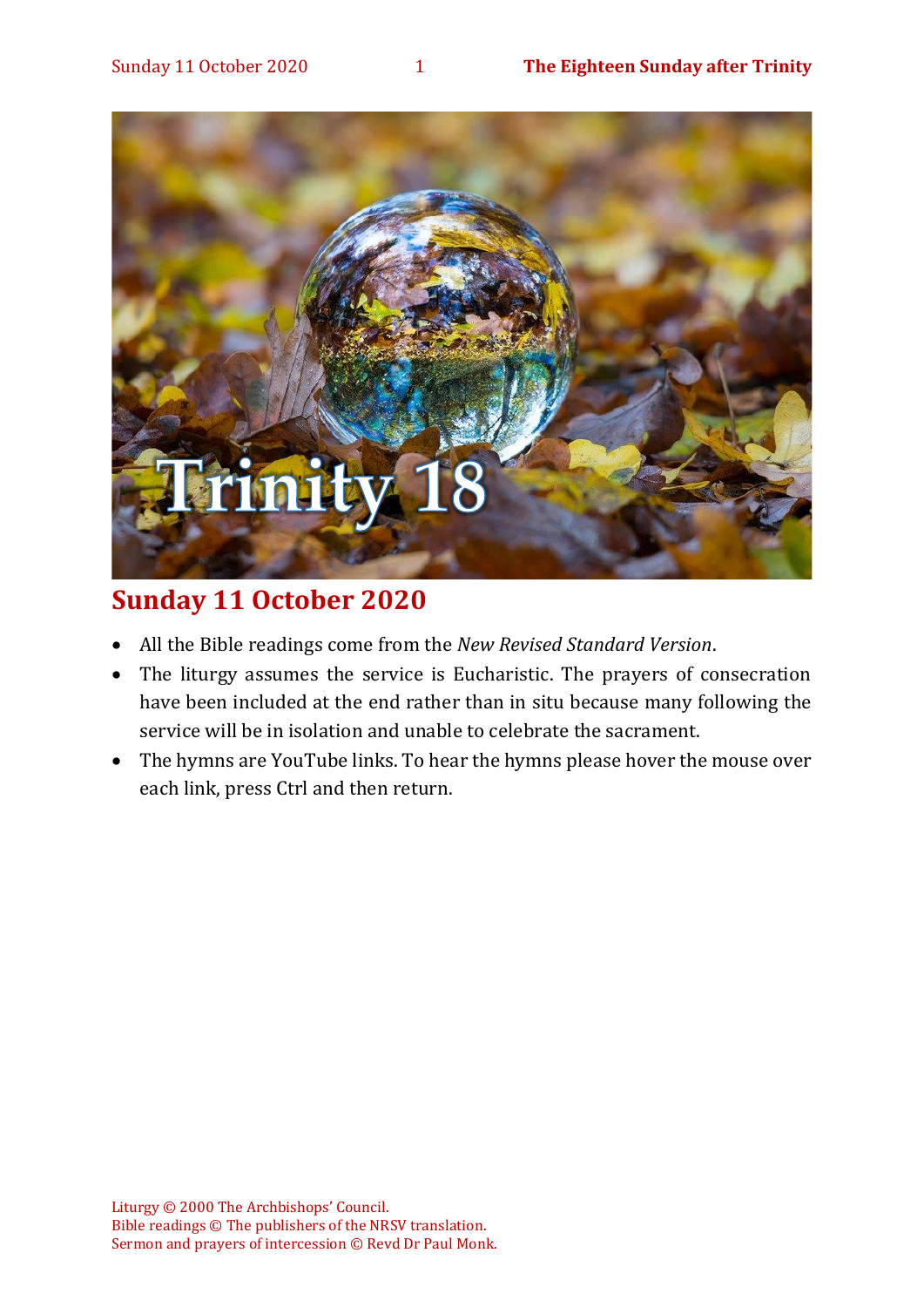## **Introduction and welcome**

HYMN 1 **[O God of earth and altar](https://www.youtube.com/watch?v=wFG-CqYXyOo)** (please click on this link to hear the hymn)

## **The Welcome**

In the name of the Father, and of the Son, and of the Holy Spirit

All **Amen.**

The Lord be with you

All **And also with you.**

## **The Preparation**

All **Almighty God,**

**to whom all hearts are open, all desires known, and from whom no secrets are hidden: cleanse the thoughts of our hearts by the inspiration of your Holy Spirit, that we may perfectly love you, and worthily magnify your holy name; through Christ our Lord. Amen.**

Our Lord Jesus Christ said:

The first commandment is this:

'Hear, O Israel, the Lord our God is the only Lord.

You shall love the Lord your God with all your heart,

with all your soul, with all your mind,

and with all your strength.'

And the second is this: 'Love your neighbour as yourself.'

There is no other commandment greater than these.

On these two commandments hang all the law and the prophets.

#### All **Amen. Lord, have mercy.**

God so loved the world that he gave his only Son Jesus Christ to save us from our sins, to be our advocate in heaven, and to bring us to eternal life. Therefore, let us confess our sins in penitence and faith, firmly resolved to keep God's commandments and to live in love and peace with all.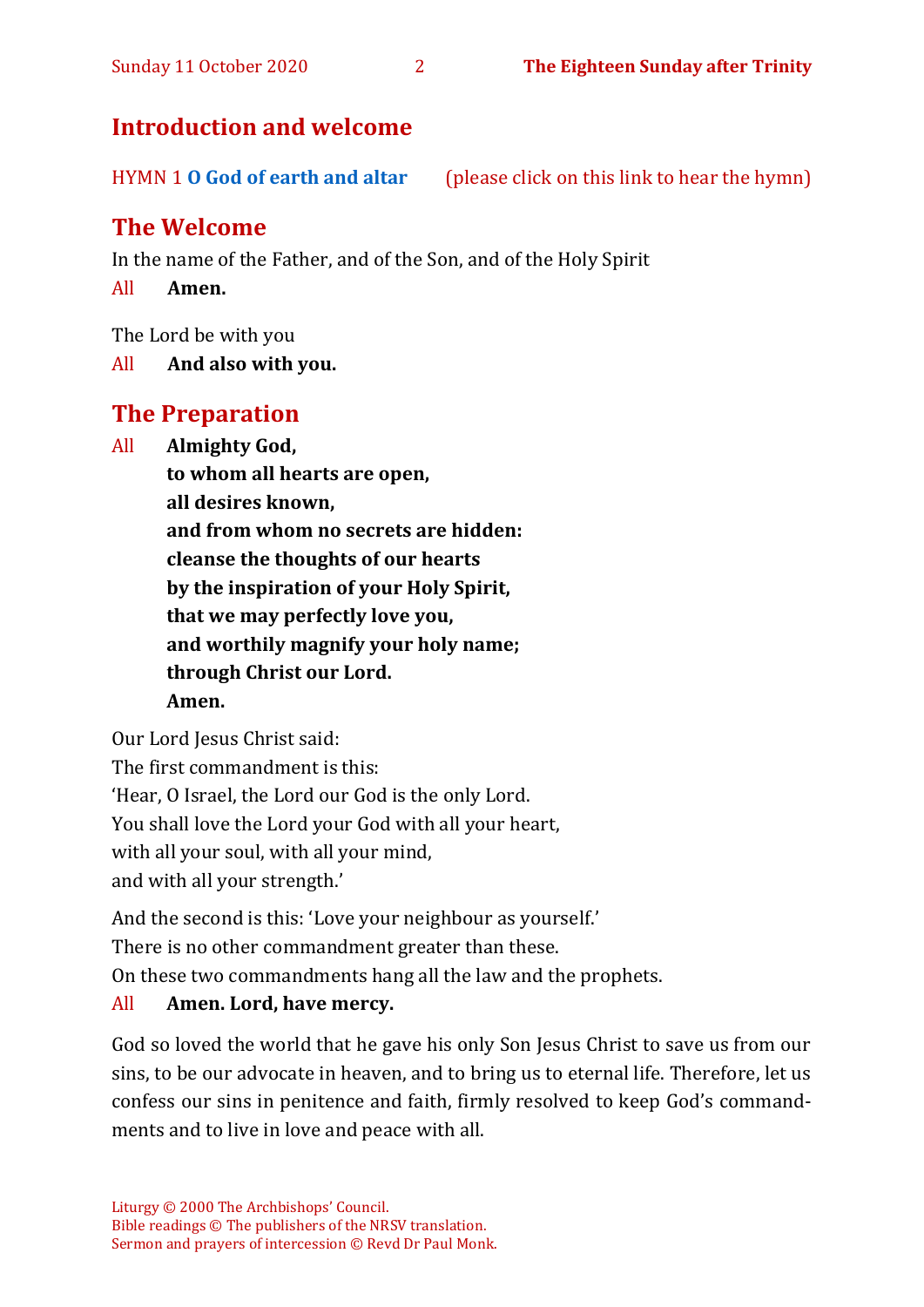All **Almighty God, our heavenly Father, we have sinned against you and against our neighbour in thought and word and deed, through negligence, through weakness, through our own deliberate fault. We are truly sorry and repent of all our sins. For the sake of your Son Jesus Christ, who died for us, forgive us all that is past and grant that we may serve you in newness of life to the glory of your name. Amen.**

Almighty God,

who forgives all who truly repent, have mercy upon you, pardon and deliver you from all your sins, confirm and strengthen you in all goodness, and keep you in life eternal; through Jesus Christ our Lord. All **Amen.**

## **The Gloria**

This version of the Gloria is sung to the tune of 'Cwm Rhondda'. Click **[here](about:blank)** for the tune.

All **Glory be to God in Heaven, Songs of joy and peace we bring, Thankful hearts and voices raising, To creation's Lord we sing. Lord we thank you, Lord we praise you, Glory be to God our King: Glory be to God our King.**

> **Lamb of God, who on our shoulders, Bore the load of this world's sin; Only Son of God the Father,**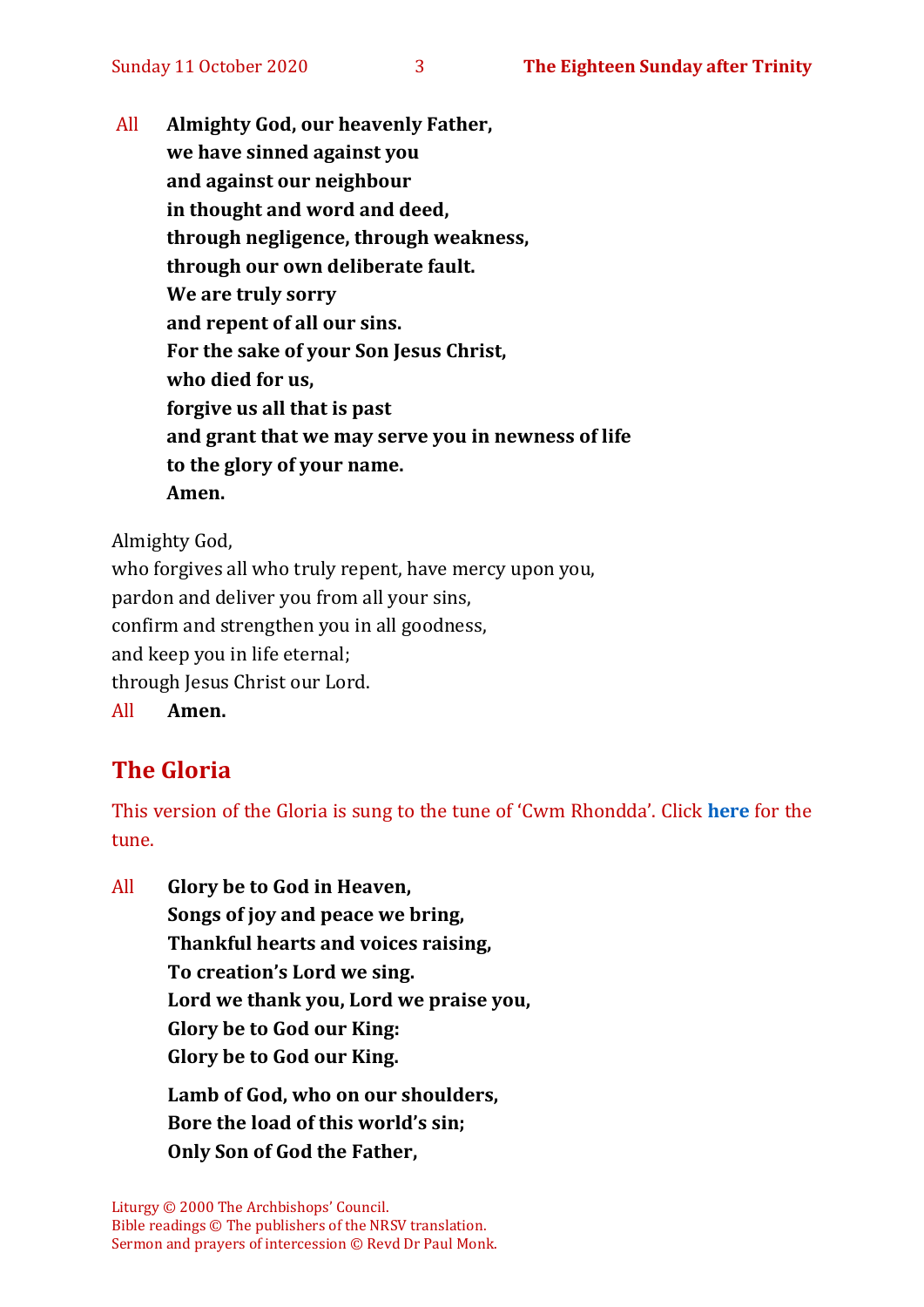**You have brought us peace within. Lord, have mercy, Christ have mercy, Now your glorious reign begin: Now your glorious reign begin.**

**You O Son of God are Holy, You we praise with one accord. None in heav'n or earth is like you, Only you are Christ the Lord. With the Father and the Spirit, Ever worshipped and adored: Ever worshipped and adored.**

## **The Collect for the Eighteenth Sunday after Trinity**

God, our judge and saviour, teach us to be open to your truth and to trust in your love, that we may live each day with confidence in the salvation which is given through Jesus Christ our Lord. All **Amen.**

## **First reading**

A reading from the Second Book of Moses called Exodus

When the people saw that Moses delayed to come down from the mountain, the people gathered around Aaron and said to him, 'Come, make gods for us, who shall go before us; as for this Moses, the man who brought us up out of the land of Egypt, we do not know what has become of him.' Aaron said to them, 'Take off the gold rings that are on the ears of your wives, your sons, and your daughters, and bring them to me.' So all the people took off the gold rings from their ears, and brought them to Aaron. He took the gold from them, formed it in a mould, and cast an image of a calf; and they said, 'These are your gods, O Israel, who brought you up out of the land of Egypt!' When Aaron saw this, he built an altar before it; and Aaron made proclamation and said, 'Tomorrow shall be a festival to the Lord.' They rose early the next day, and offered burnt-offerings and brought sacrifices of well-being; and the people sat down to eat and drink, and rose up to revel.

The Lord said to Moses, 'Go down at once! Your people, whom you brought up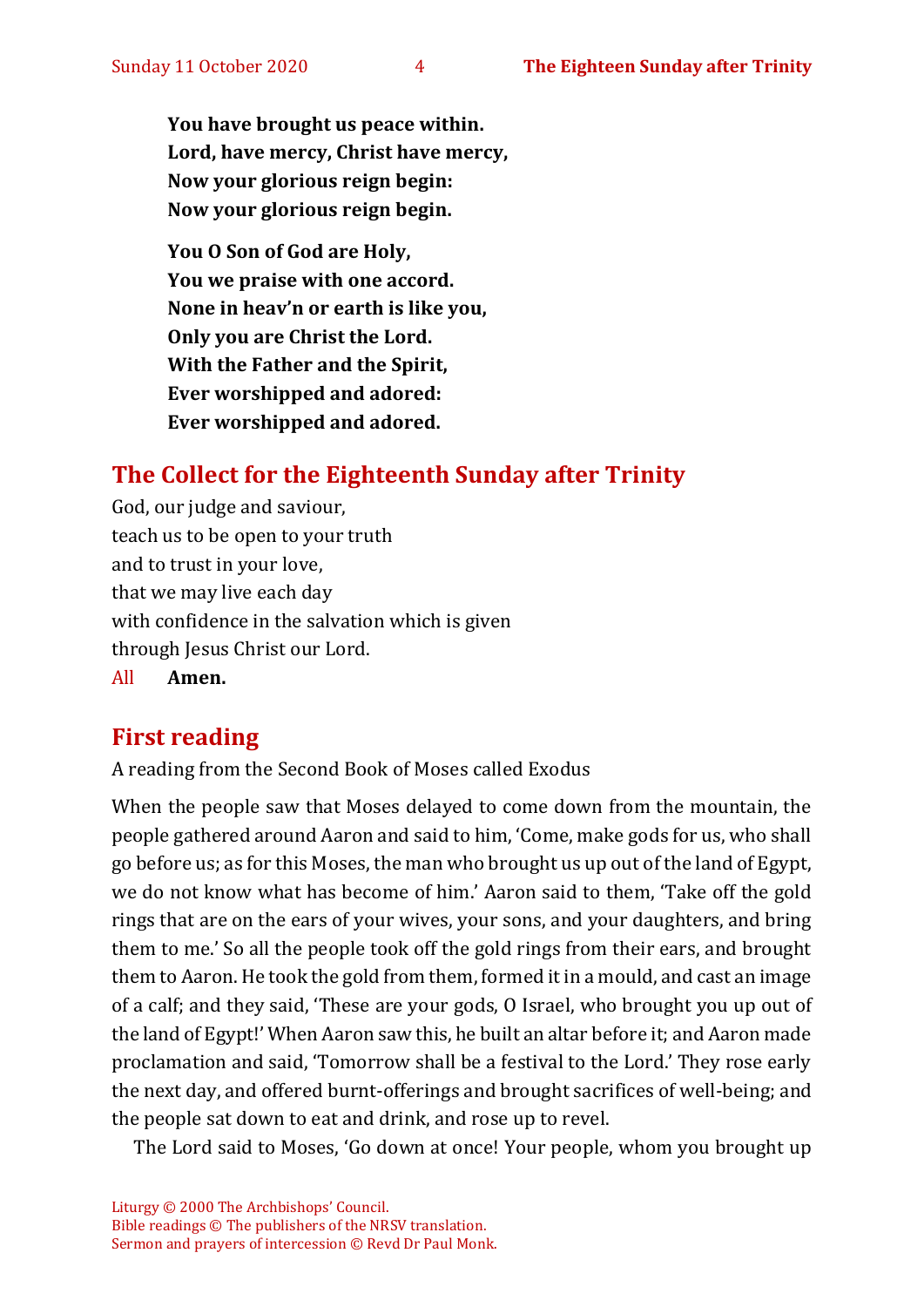out of the land of Egypt, have acted perversely; they have been quick to turn aside from the way that I commanded them; they have cast for themselves an image of a calf, and have worshipped it and sacrificed to it, and said, "These are your gods, O Israel, who brought you up out of the land of Egypt!"' The Lord said to Moses, 'I have seen this people, how stiff-necked they are. Now let me alone, so that my wrath may burn hot against them and I may consume them; and of you I will make a great nation.'

But Moses implored the Lord his God, and said, 'O Lord, why does your wrath burn hot against your people, whom you brought out of the land of Egypt with great power and with a mighty hand? Why should the Egyptians say, "It was with evil intent that he brought them out to kill them in the mountains, and to consume them from the face of the earth"? Turn from your fierce wrath; change your mind and do not bring disaster on your people. Remember Abraham, Isaac, and Israel, your servants, how you swore to them by your own self, saying to them, "I will multiply your descendants like the stars of heaven, and all this land that I have promised I will give to your descendants, and they shall inherit it for ever".' And the Lord changed his mind about the disaster that he planned to bring on his people. *Exodus 32:1–14*

This is the Word of the Lord

All **Thanks be to God.**

#### **Second reading**

A reading from St Paul's Letter to the Philippians

My brothers and sisters, whom I love and long for, my joy and crown, stand firm in the Lord in this way, my beloved.

I urge Euodia and I urge Syntyche to be of the same mind in the Lord. Yes, and I ask you also, my loyal companion, help these women, for they have struggled beside me in the work of the gospel, together with Clement and the rest of my coworkers, whose names are in the book of life.

Rejoice in the Lord always; again I will say, Rejoice. Let your gentleness be known to everyone. The Lord is near. Do not worry about anything, but in everything by prayer and supplication with thanksgiving let your requests be made known to God. And the peace of God, which surpasses all understanding, will guard your hearts and your minds in Christ Jesus.

Finally, beloved, whatever is true, whatever is honourable, whatever is just, whatever is pure, whatever is pleasing, whatever is commendable, if there is any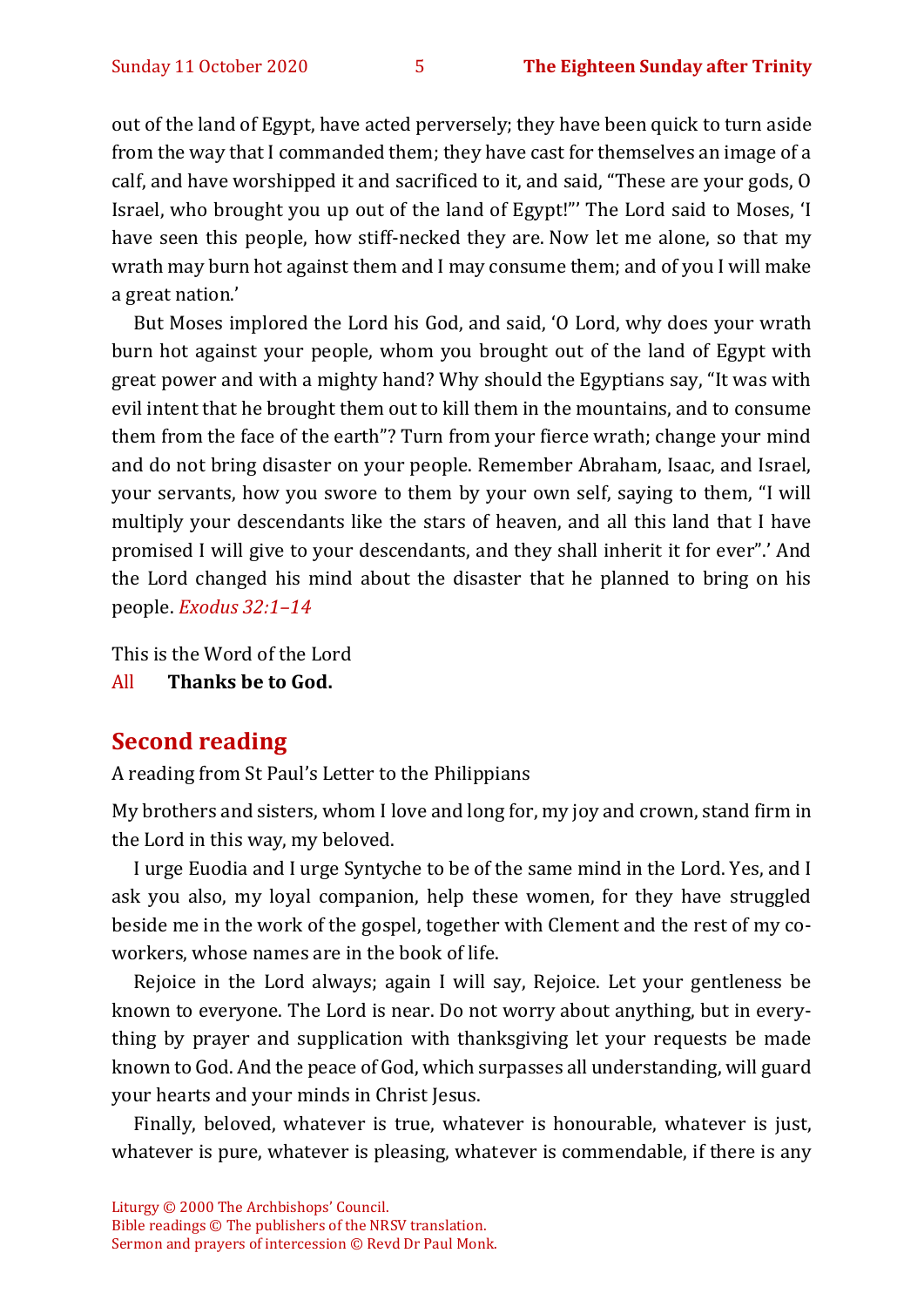excellence and if there is anything worthy of praise, think about these things. Keep on doing the things that you have learned and received and heard and seen in me, and the God of peace will be with you. *Philippians 4:1–9* 

This is the Word of the Lord

#### All **Thanks be to God.**

HYMN 2 **[Gloria!](https://www.youtube.com/watch?v=c60A4K7c7xo)** (please click on this link to hear the hymn)

## **Gospel reading**

Hear the Gospel of our Lord Jesus Christ according to Matthew

#### All **Glory to you O Lord.**

Jesus spoke to them in parables again, saying: 'The kingdom of heaven may be compared to a king who gave a wedding banquet for his son. He sent his slaves to call those who had been invited to the wedding banquet, but they would not come. Again he sent other slaves, saying, "Tell those who have been invited: Look, I have prepared my dinner, my oxen and my fat calves have been slaughtered, and everything is ready; come to the wedding banquet." But they made light of it and went away, one to his farm, another to his business, while the rest seized his slaves, maltreated them, and killed them. The king was enraged. He sent his troops, destroyed those murderers, and burned their city. Then he said to his slaves, "The wedding is ready, but those invited were not worthy. Go therefore into the main streets, and invite everyone you find to the wedding banquet." Those slaves went out into the streets and gathered all whom they found, both good and bad; so the wedding hall was filled with guests.

'But when the king came in to see the guests, he noticed a man there who was not wearing a wedding robe, and he said to him, "Friend, how did you get in here without a wedding robe?" And he was speechless. Then the king said to the attendants, "Bind him hand and foot, and throw him into the outer darkness, where there will be weeping and gnashing of teeth." For many are called, but few are chosen.' *Matthew 22:1–14*

This is the Gospel of the Lord

All **Praise to you O Christ.** 

#### **Sermon**

It's common to read the parable in today's Gospel passage then scratch our head. The second paragraph seems like an afterthought. And he man at the heart of this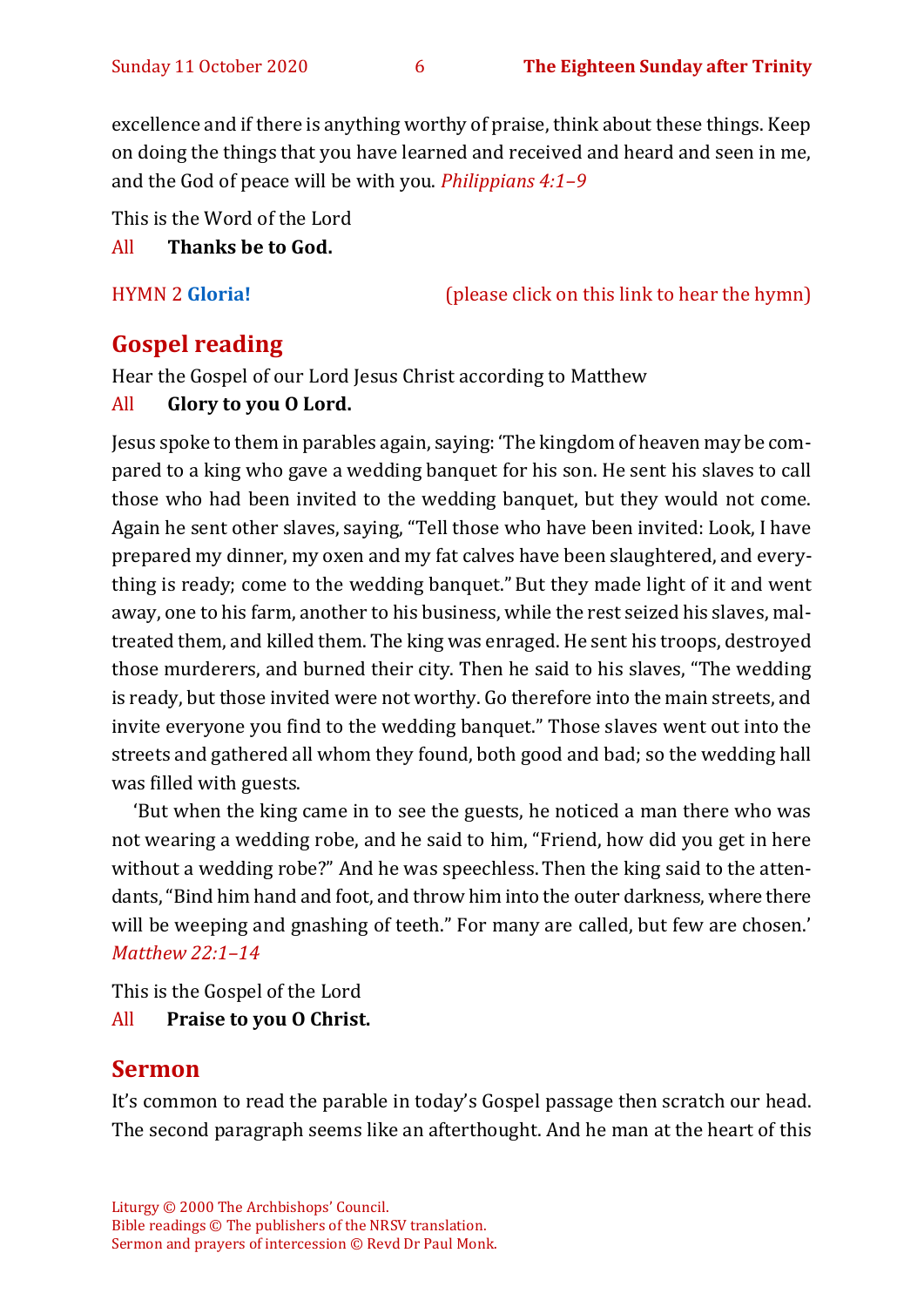second paragraph looks more like a victim of the king than the other way round. What's going on? Consider the following story, which dates from soon after Jesus:

When R. Eliezer said, 'Repent, even if only one day before your death,' his disciples asked him, 'Does any man know what day he will die?' R. Eliezer: 'Then all the more reason that he repent today. For should he die tomorrow, his entire life will have been spent in repentance . . .' Regarding this, Rabban Yohannan ben Zakkai said: The matter may be illustrated by the parable of a king who invited his servants to a banquet without designating the precise time. The wise ones among them adorned themselves and sat at the entrance to the palace, for they said, 'Is anything lacking in a royal palace?' The foolish went to their work, saying, 'Can there be a banquet without preliminary preparation?' Suddenly, the king called for his servants: the wise entered his presence adorned, while the foolish entered his presence wearing their soiled [working clothes]. The king rejoiced in welcoming the wise but was angry with the foolish. 'Let those who have adorned themselves for the banquet, sit, eat, and drink,' he ordered. But let those who did not adorn themselves for the banquet remain standing and watch.'

This story is similar to the parable in today's Gospel reading and to the parable of the ten virgins in [Matthew 25:1](https://www.biblegateway.com/passage/?search=matthew+25%3A1-13&version=NRSVA) (ten women wait for a bridegroom to arrive). Maybe Jesus was retelling a traditional Jewish story, reinterpreting it for a new audience. We've lost some of the original context and can't quite understand what Jesus is saying. But the slight differences in this alternative version help us follow it.

There are many reasons why God gives life to human beings. Love must lie at their heart because God is love (1 John 4). That's why Jesus frames the parable in terms of a wedding—two people joining their lives together in response to love.

The parable talks about a King, which is an obvious reference to God. And the way he gives the punchline at the *end* suggests judgement. Taken together, this parable is ways of talking about God judging us and our response to His love.

God wants us to live with Him for ever. That's the concept behind heaven. If heaven is similar life on earth then we've merely transplanted the problems of sin and suffering into the afterlife, which (like life on earth) will no longer be perfect. Life in heaven will therefore need to differ from life on earth, and differ greatly.

And it is. Heaven is a spiritual existence with God at its centre. One of the aims of life before death is preparing for heaven, for this life after death. Surely the best way to prepare for heaven is anticipating it by making earth like heaven. That's why the Lord's Prayer starts with the request, '[Help us to make] Your Kingdom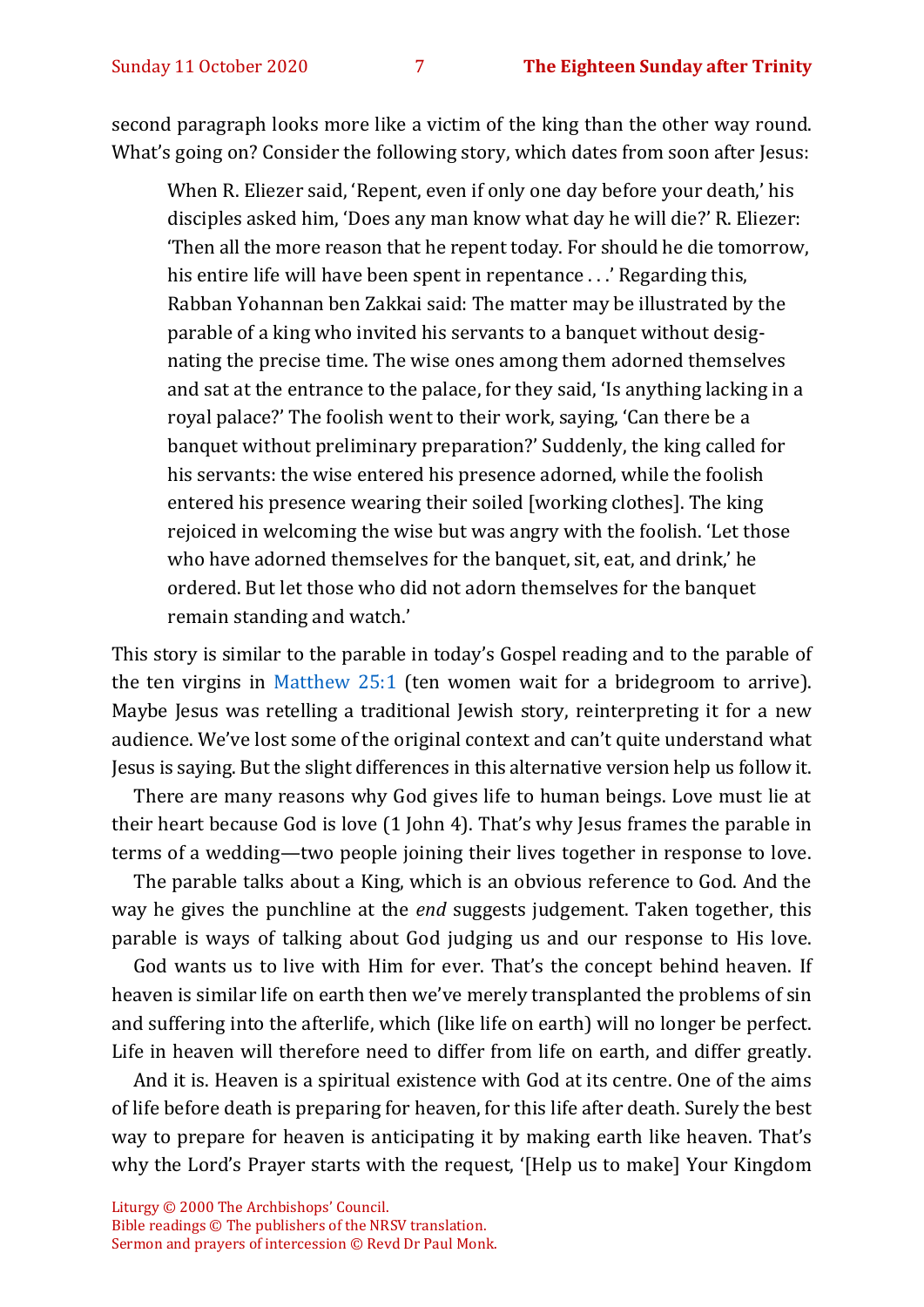come *on earth as it is in heaven'*. We're to ask for help from earthly distractions that prevent our Godly tasks. That's what the first paragraph in today's Gospel means.

Life on earth is a spiritual testing ground. It seeks to find out who truly responds to God's love and who does not. When God judges us, one major strand of that judgement will look at the way we lived: did we live for God or not? Did we help bring the Kingdom to earth? Taken together, one of the questions asked during judgement will be, 'As we lived on earth, *were we preparing for eternal life with God*?'

The whole point of the parable is that God wants us to prepare for life in heaven. The man suffers punishment because he has not prepared. But it's important to note that while its the king who pronounces the judgement, it's the man who has punished himself. He is the one who could/should have prepared and who did not.

Jesus is warning us through this parable that we should prepare for eternal life with God. That's one of the major reasons why he gave us life here on earth.

#### **The Creed**

Do you believe and trust in God the Father, the source of all being and life,

the one for whom we exist?

All **We believe and trust in him.**

Do you believe and trust in God the Son, who took our human nature, died for us and rose again?

#### All **We believe and trust in him.**

Do you believe and trust in God the Holy Spirit, who gives life to the people of God and makes Christ known in the world?

#### All **We believe and trust in him.**

This is the faith of the Church.

All **This is our faith. We believe and trust in one God, Father, Son and Holy Spirit. Amen.**

#### **Prayers of intercession**

Loving God, that you that you love us. Help us to love you. Help us to prepare for

Liturgy © 2000 The Archbishops' Council. Bible readings © The publishers of the NRSV translation. Sermon and prayers of intercession © Revd Dr Paul Monk.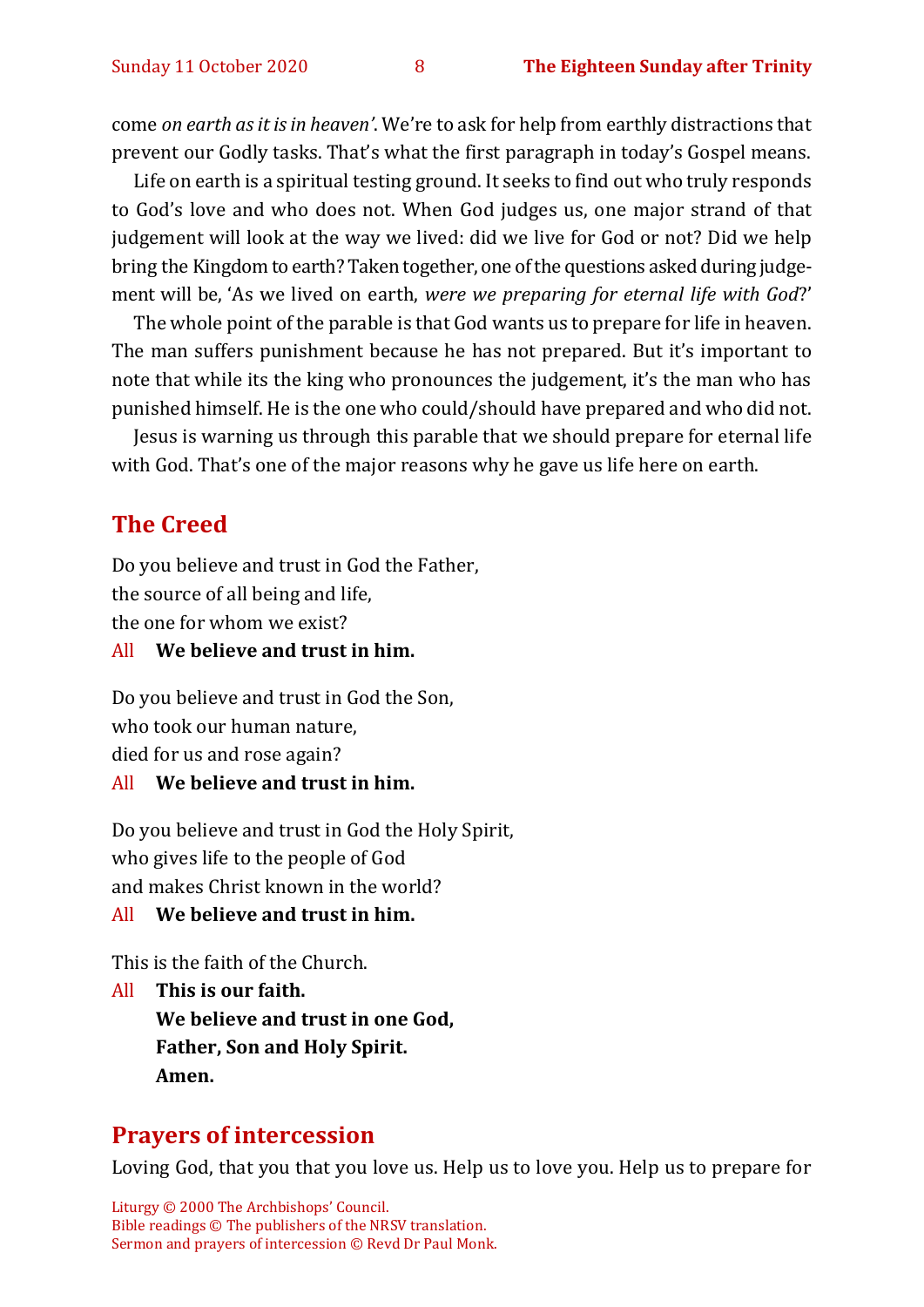eternal life in your loving presence. Lord for, your Kingdom's sake,

#### All **Hear our prayer**

Loving Lord, we pray for your Church. Inspire your Church to seek your kingdom. Show us and equip us as a Church to be an engine of your kingdom.

Lord for, your Kingdom's sake,

#### All **Hear our prayer**

Loving redeemer, we pray for the world—especially those parts that seem far from Kingdom-like. We ask you to speak to the hearts of leaders and those with power to use their influence for good.

Lord for, your Kingdom's sake,

#### All **Hear our prayer**

Loving Saviour, we pray for the folk we know, asking you to help them at their point of keenest need. In particular we pray for [ … ].

Lord for, your Kingdom's sake,

#### All **Hear our prayer**

Loving King, we pray for those who have died in the faith and those who died with no faith. We ask your mercy on all who have passed from this life to the next. Lord for, your Kingdom's sake,

#### All **Hear our prayer**

Merciful Father,

All **accept these prayers for the sake of your Son, our Saviour Jesus Christ. Amen.**

## **The peace**

The fruit of the Spirit is love, joy and peace.

The peace of the Lord be always with you,

#### All **And also with you. Alleluia!**

HYMN 3 **[O the bitter shame and sorrow](https://www.youtube.com/watch?v=vJbzqbiZ7JA)** (click on this link to hear the hymn)

The liturgy of the Communion Service appears below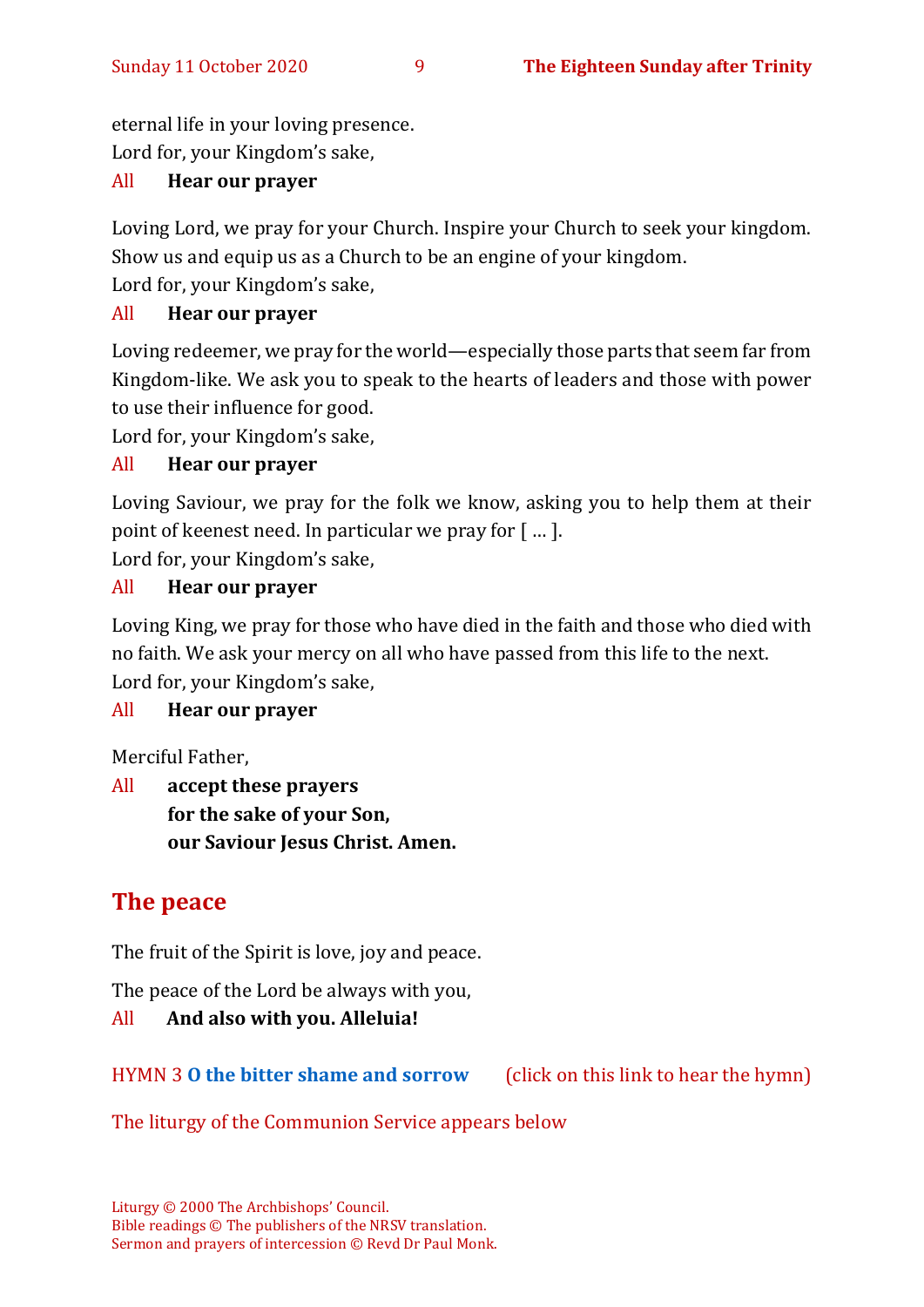# The Dismissal

The Lord bless you and keep you. The Lord make his face to shine upon you and be gracious to you. The Lord lift up the light of his countenance upon you and give you his peace; and the blessing of God the Almighty: Father, Son, and Holy Spirit, be with you now and remain with you always. All **Amen.**

HYMN 4 **[I the Lord of sea and sky](https://youtu.be/EcxOkht8w7c)** (please click on this link to hear the hymn)

Go in peace to love and serve the Lord.

All **In the name of Christ. Amen.**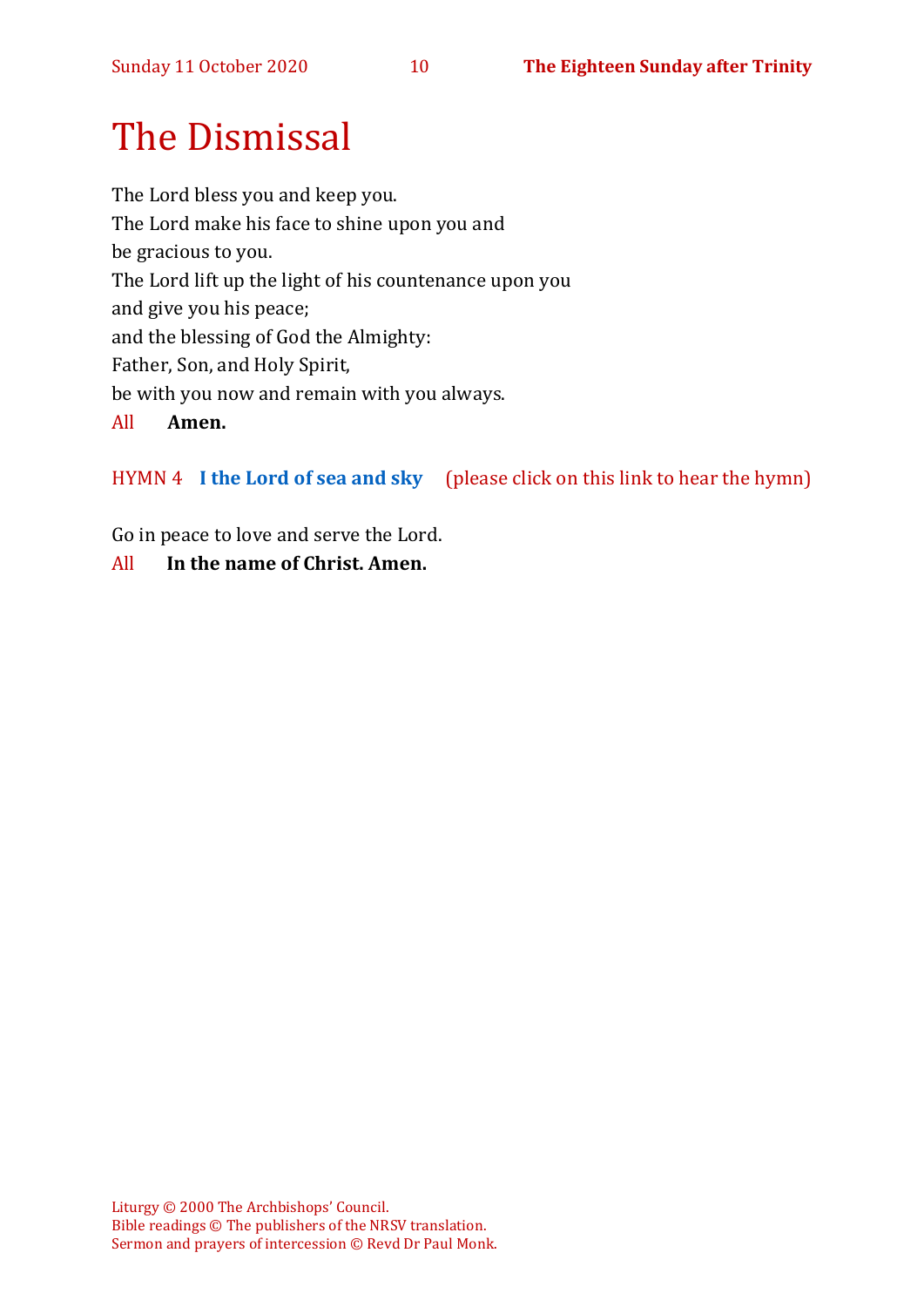## The Liturgy of the Sacrament

### Eucharistic Prayer (prayer E)

The Lord be with you

#### All **and also with you.**

Lift up your hearts.

#### All **We lift them to the Lord.**

Let us give thanks to the Lord our God.

#### All **It is right to give thanks and praise.**

Father, you made the world and love your creation. You gave your Son Jesus Christ to be our Saviour. His dying and rising have set us free from sin and death. And so we gladly thank you, with saints and angels praising you, and saying,

All **Holy, holy, holy Lord, God of power and might, heaven and earth are full of your glory. Hosanna in the highest. Blessed is he who comes in the name of the Lord. Hosanna in the highest.**

We praise and bless you, loving Father, through Jesus Christ, our Lord; and as we obey his command, send your Holy Spirit, that broken bread and wine outpoured may be for us the body and blood of your dear Son.

On the night before he died he had supper with his friends and, taking bread, he praised you. He broke the bread, gave it to them and said: Take, eat; this is my body which is given for you; do this in remembrance of me.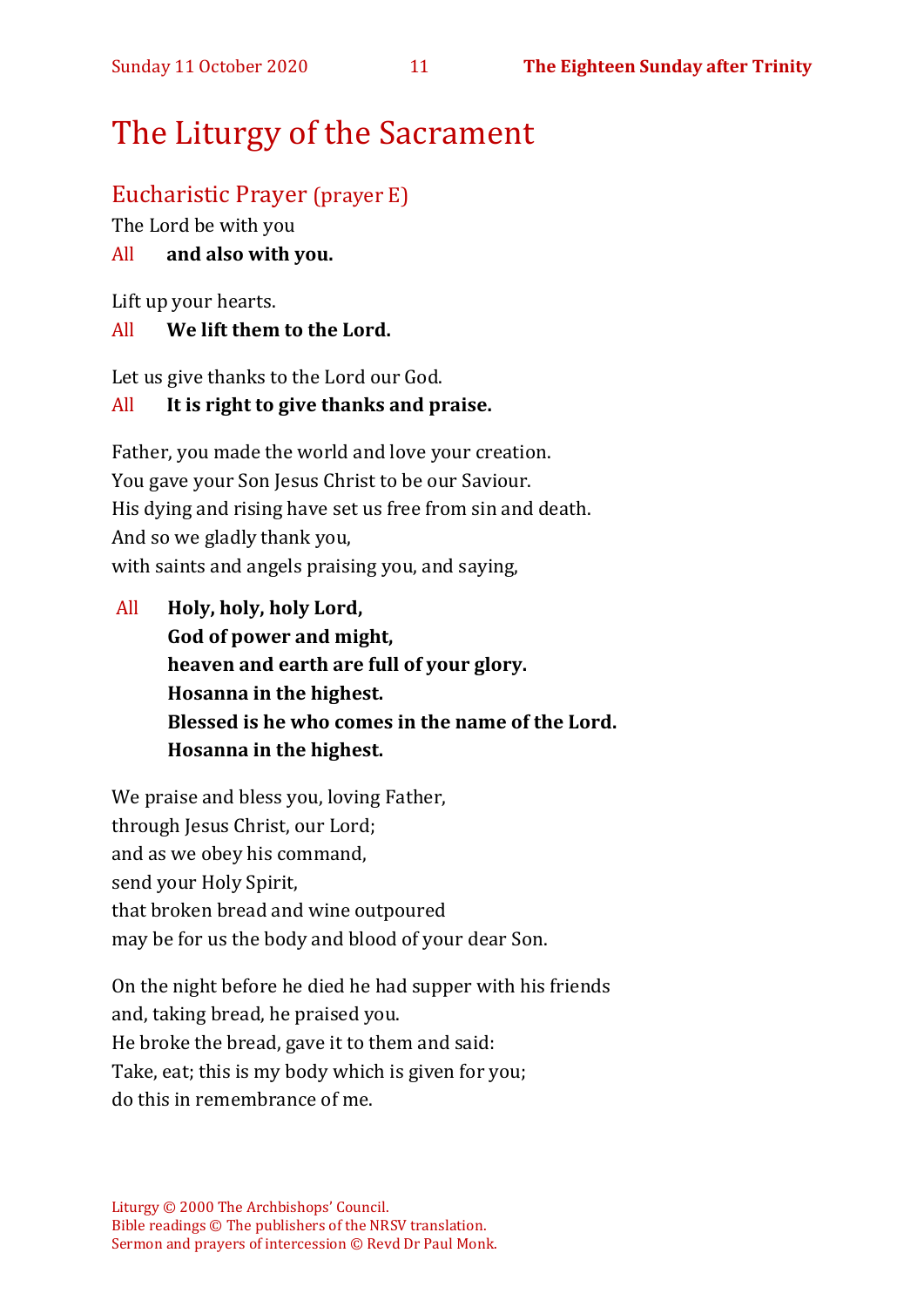When supper was ended he took the cup of wine. Again he praised you, gave it to them and said: Drink this, all of you; this is my blood of the new covenant, which is shed for you and for many for the forgiveness of sins. Do this, as often as you drink it, in remembrance of me.

So, Father, we remember all that Jesus did, in him we plead with confidence his sacrifice made once for all upon the cross.

Bringing before you the bread of life and cup of salvation, we proclaim his death and resurrection until he comes in glory.

Great is the mystery of faith:

All **Christ has died. Christ is risen. Christ will come again.**

Lord of all life, help us to work together for that day when your kingdom comes and justice and mercy will be seen in all the earth.

Look with favour on your people, gather us in your loving arms and bring us with all the saints to feast at your table in heaven.

Through Christ, and with Christ, and in Christ, in the unity of the Holy Spirit, all honour and glory are yours, O loving Father, for ever and ever.

#### All **Amen.**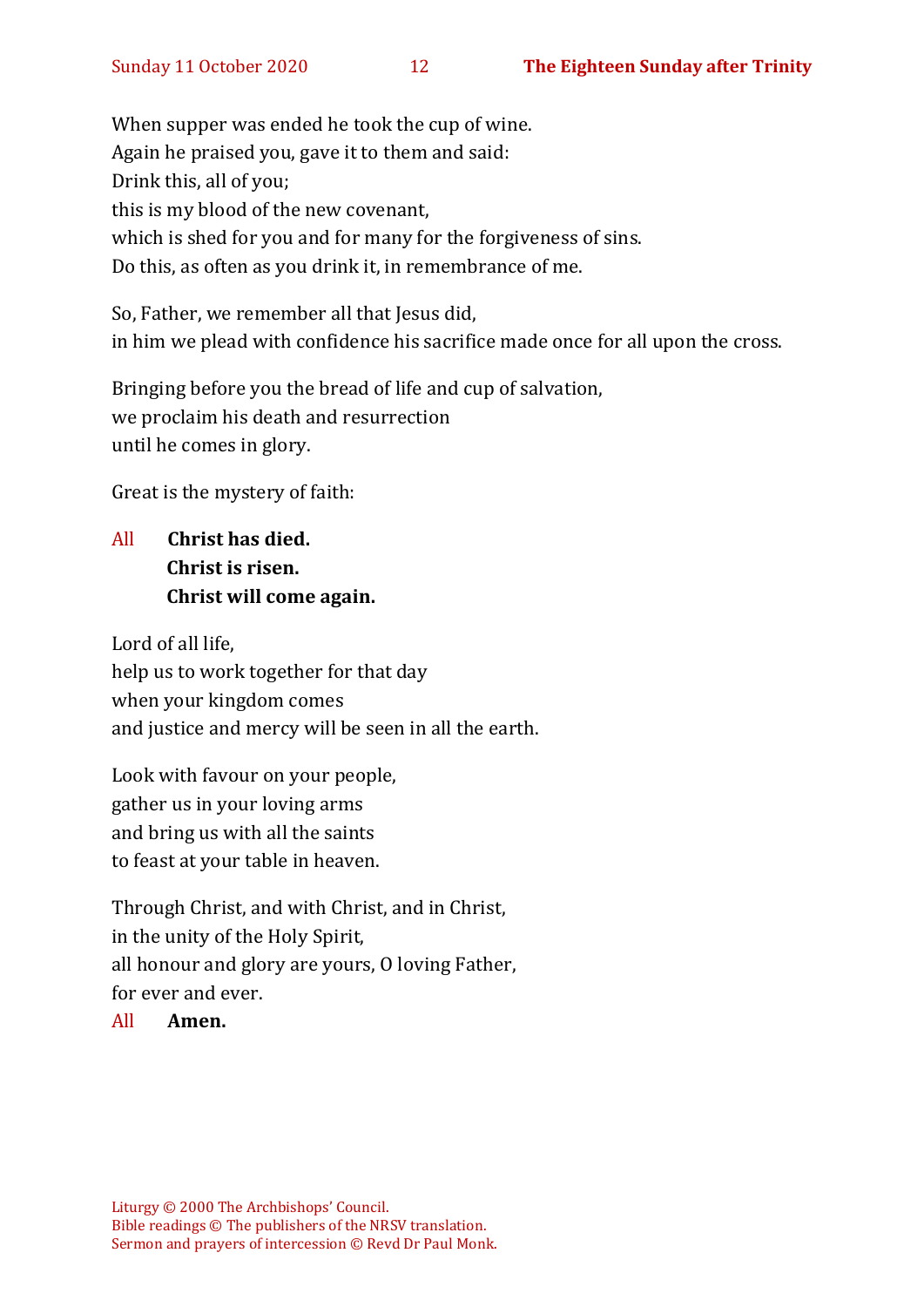#### The Lord's Prayer

As our Saviour taught us, so we pray

All **Our Father in heaven, hallowed be your name, your kingdom come, your will be done, on earth as in heaven. Give us today our daily bread. Forgive us our sins as we forgive those who sin against us. Lead us not into temptation but deliver us from evil. For the kingdom, the power,** 

**and the glory are yours now and for ever. Amen.**

### Breaking of the Bread

We break this bread to share in the body of Christ.

- All **Though we are many, we are one body, because we all share in one bread.**
- All **Lamb of God,**

**you take away the sin of the world, have mercy on us.**

**Lamb of God, you take away the sin of the world, have mercy on us.**

**Lamb of God, you take away the sin of the world, grant us peace.**

Draw near with faith. Receive the body of our Lord Jesus Christ which he gave for you, and his blood which he shed for you. Eat and drink in remembrance that he died for you, and feed on him in your hearts by faith with thanksgiving.